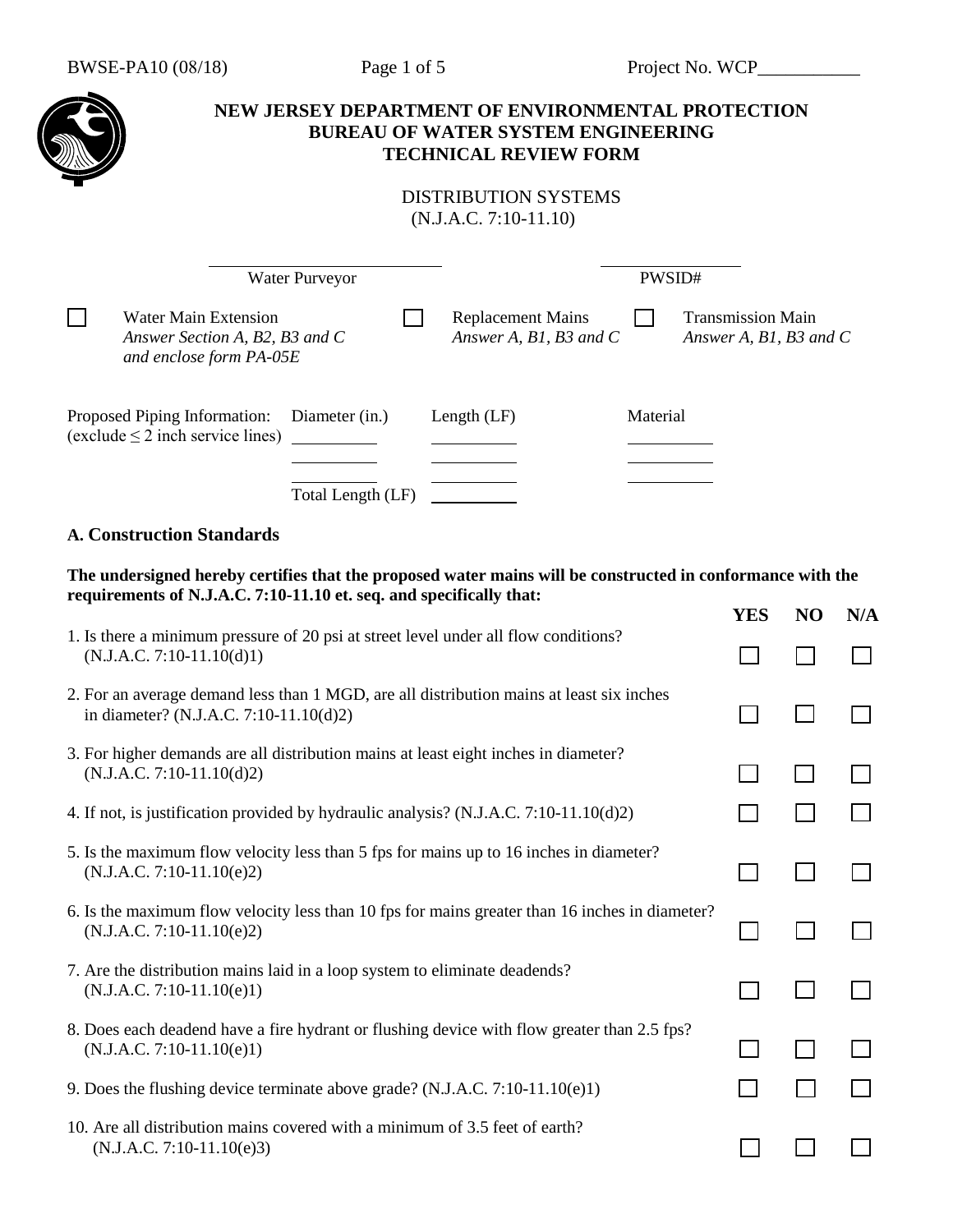| A. Construction Standards (Cont)                                                                                      | <b>YES</b> | N <sub>O</sub> | N/A |
|-----------------------------------------------------------------------------------------------------------------------|------------|----------------|-----|
| 11. Are water mains disinfected prior to use in accordance with N.J.A.C. 7:10-11.6(d)?                                |            |                |     |
| 12. Is there adequate separation of water mains and sanitary or industrial sewers?<br>$(N.J.A.C. 7:10-11.10(e)5)$     |            |                |     |
| 13. At sewer crossings, is there adequate separation or protection in accordance<br>with N.J.A.C. 7:10-11.10(e)5?     |            |                |     |
| 14. Are there n-1 valves at intersections of water mains? $(N.J.A.C. 7:10-11.10(e)6)$                                 |            |                |     |
| 15. Do water services and plumbing comply with the Plumbing Subcode?<br>$(N.J.A.C. 7:10-11.10(e)7)$                   |            |                |     |
| 16. Are any proposed surface water crossings satisfactory to the Department?<br>$(N.J.A.C. 7:10-11.10(f))$            |            |                |     |
| 17. Are chambers or pits containing gate valves, properly drained? (N.J.A.C. 7:10-11.10(g)1)                          |            |                |     |
| 18. Are chambers or pits containing air-relief valves or blowoffs properly drained?<br>$(N.J.A.C. 7:10-11.10(g)1)$    |            |                |     |
| 19. Are chambers or pits containing meters or similar appurtenances properly drained?<br>$(N.J.A.C. 7:10-11.10(g)1)$  |            |                |     |
| 20. Air-relief valves not directly connected to a storm or sanitary sewer?<br>$(N.J.A.C. 7:10-11.10(g)2)$             |            |                |     |
| 21. Blowoff or flushing device(s) not directly connected to a storm or sanitary sewer?<br>$(N.J.A.C. 7:10-11.10(g)2)$ |            |                |     |
| 22. Chamber or pit not directly connected to a storm sewer or sanitary sewer?<br>$(N.J.A.C. 7:10-11.10(g)1)$          |            |                |     |
| 23. Is the open end of all automatic air-relief pipes one foot above grade?<br>$(N.J.A.C. 7:10-11.10(g)3)$            |            |                |     |
| 24. Is the open end of all automatic air-relief pipes downfacing or mushroom cap?<br>$(N.J.A.C. 7:10-11.10(g)3)$      |            |                |     |
| 25. Is the open end of all automatic air-relief pipes provided with an insect screen?<br>$(N.J.A.C. 7:10-11.10(g)3)$  |            |                |     |
| 26. Is the open end of all manual air-relief pipes at the top of the chamber?<br>$(N.J.A.C. 7:10-11.10(g)3)$          |            |                |     |
| 27. If high water table, is the open end one foot above ground and protected?<br>$(N.J.A.C. 7:10-11.10(g)3)$          |            |                |     |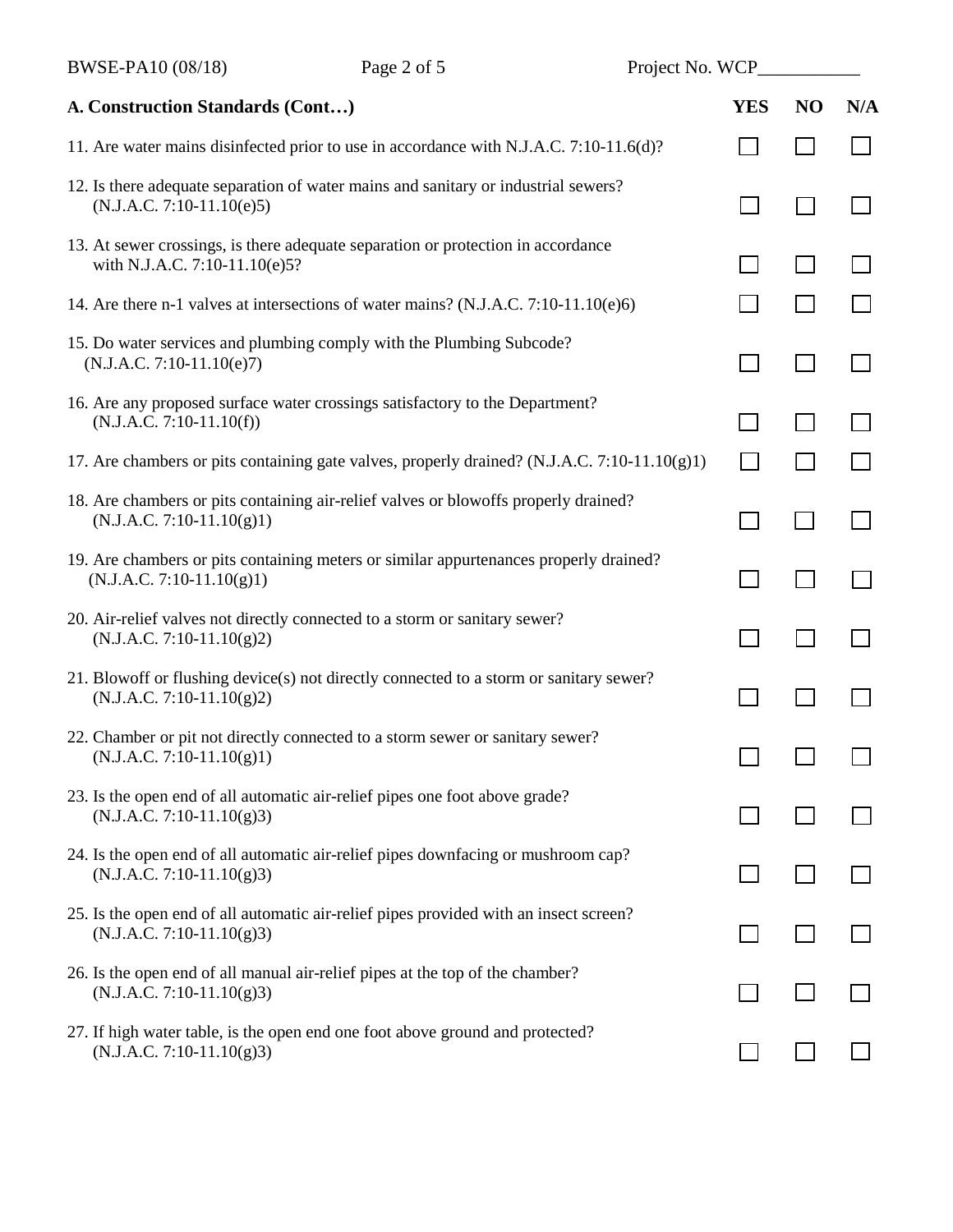## **A. Construction Standards (Cont…)**

If you answered "No" to any of the above questions, the Engineer's Report must provide the reasoning for the deviation from the regulations. Identify below where in the Engineer's report that deviation reasoning is given.

| <b>Question Number</b>                                                                                                                                                    | Report Page and Section                                                                                                                                                                                                              | <b>Question Number</b> | Report Page and Section |            |            |     |
|---------------------------------------------------------------------------------------------------------------------------------------------------------------------------|--------------------------------------------------------------------------------------------------------------------------------------------------------------------------------------------------------------------------------------|------------------------|-------------------------|------------|------------|-----|
|                                                                                                                                                                           |                                                                                                                                                                                                                                      |                        |                         |            |            |     |
|                                                                                                                                                                           |                                                                                                                                                                                                                                      |                        |                         |            |            |     |
|                                                                                                                                                                           |                                                                                                                                                                                                                                      |                        |                         |            |            |     |
|                                                                                                                                                                           |                                                                                                                                                                                                                                      |                        |                         | <b>YES</b> | <b>NO</b>  | N/A |
|                                                                                                                                                                           | 28. Does any service line supplied by this water main extension serve a facility<br>with an unapproved water supply (such as a private well; fire pond; waste water pump<br>station; gray water recycling; swimming pool etc.)?      |                        |                         |            |            |     |
|                                                                                                                                                                           | If "Yes" then either provide the physical connection permit number:<br>or the permit will be conditioned to preclude placing that service line into service until a<br>physical connection permit has been obtained by the facility. |                        |                         |            |            |     |
|                                                                                                                                                                           | 29. Does the pressure gradient that supplies this water main extension contain gravity storage?                                                                                                                                      |                        |                         |            |            |     |
| to provide fire protection.                                                                                                                                               | Please note that if you answered NO above, then under N.J.A.C. 7:10-11.11(a)2, this pressure gradient is not designed                                                                                                                |                        |                         |            |            |     |
|                                                                                                                                                                           | *Submit appropriate engineering plans, specifications, reports, etc. to substantiate your answers*                                                                                                                                   |                        |                         |            |            |     |
| <b>B.</b> Water Quality Impacts                                                                                                                                           |                                                                                                                                                                                                                                      |                        |                         |            |            |     |
|                                                                                                                                                                           | 1. Transmission and Replacement Mains                                                                                                                                                                                                |                        |                         |            | <b>YES</b> | NO  |
| Does the application include transmission or replacement mains and other distribution pipework<br>improvements?                                                           |                                                                                                                                                                                                                                      |                        |                         |            |            |     |
|                                                                                                                                                                           | If "Yes", answer the following items.                                                                                                                                                                                                |                        |                         |            |            |     |
| a. Do these improvements change detention times in the distribution system?<br>If "Yes", explain how these changes affect the detention times in the distribution system: |                                                                                                                                                                                                                                      |                        |                         |            |            |     |
|                                                                                                                                                                           |                                                                                                                                                                                                                                      |                        |                         |            |            |     |
|                                                                                                                                                                           |                                                                                                                                                                                                                                      |                        |                         |            |            |     |
|                                                                                                                                                                           | b. For replacement mains, identify the following:<br>ii. Material of new main(s): $\frac{1}{2}$                                                                                                                                      |                        |                         |            |            |     |
| control process?                                                                                                                                                          | If the pipe material will change, does it impact the efficacy of any installed corrosion<br>If "Yes" explain the effect and mitigation.                                                                                              |                        |                         | <b>YES</b> | NO         | N/A |
|                                                                                                                                                                           |                                                                                                                                                                                                                                      |                        |                         |            |            |     |

\_\_\_\_\_\_\_\_\_\_\_\_\_\_\_\_\_\_\_\_\_\_\_\_\_\_\_\_\_\_\_\_\_\_\_\_\_\_\_\_\_\_\_\_\_\_\_\_\_\_\_\_\_\_\_\_\_\_\_\_\_\_\_\_\_\_\_\_\_\_\_\_\_\_\_\_\_\_\_\_\_\_\_\_\_\_\_\_\_\_\_\_\_\_\_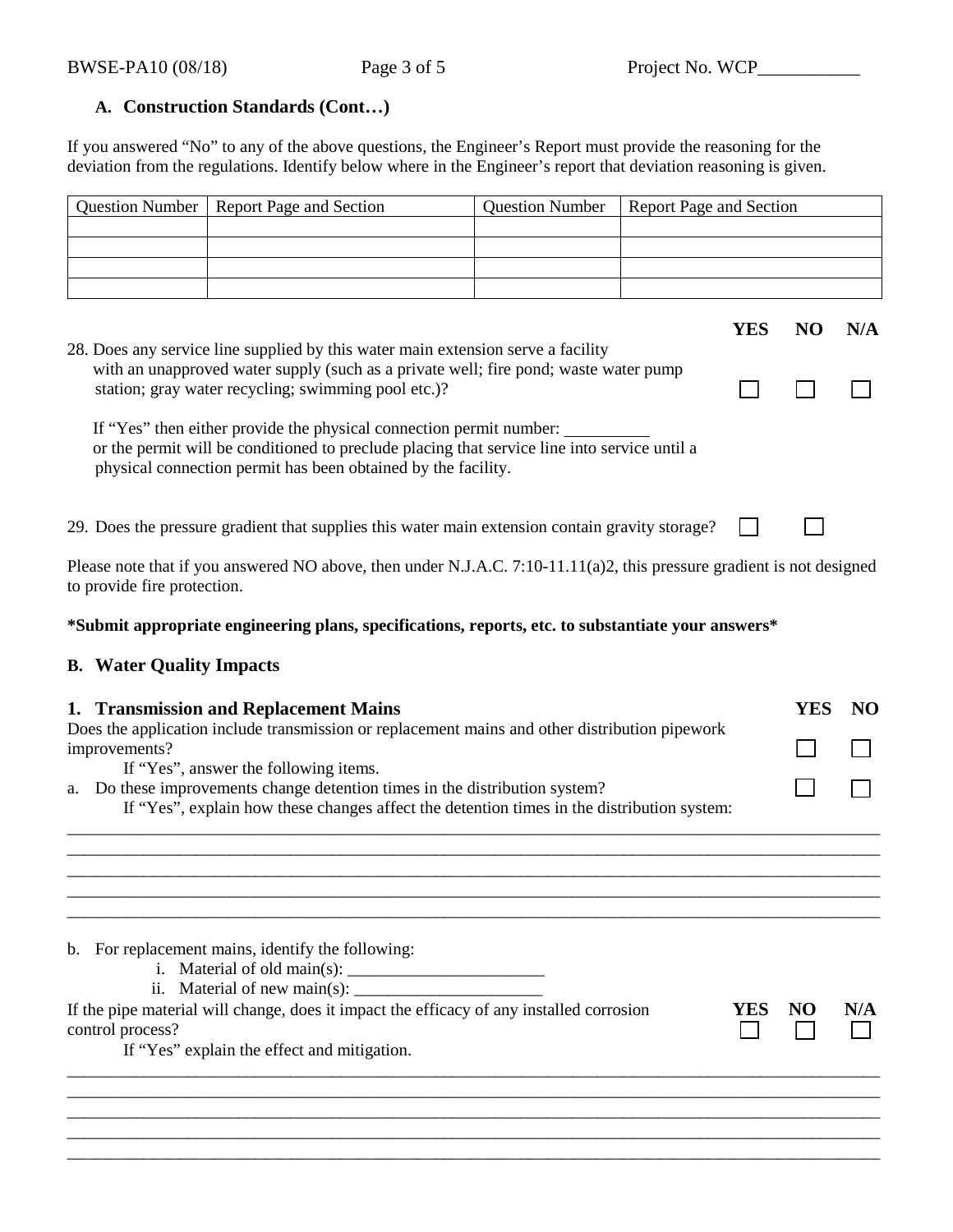## **1. Transmission and Replacement Mains (Cont…) YES NO**

c. For replacement mains, have you identified any customer lead service lines (including lead goosenecks) along these lines?

If "Yes", are you intending to replace the lead service line?

If "Yes", will the full length be replaced?

If the full length is being replaced, is it a Lead and Copper sampling site?

If "Yes", a BWSE 18 form must be submitted to the Bureau following the lead service line replacement(s).

Explain actions if partial lead service line replacement will occur, including but not limited to, notification to the customer 45 days prior to replacement including potential increase in lead levels and health effects, if follow-up lead sampling will occur at each residence (strongly recommended), and how will the water system will retain a record of this lead service line and update the system's lead service line inventory. *Note, all of these actions are required if the water system is required to replace lead service lines under the Lead and Copper Rule.*

\_\_\_\_\_\_\_\_\_\_\_\_\_\_\_\_\_\_\_\_\_\_\_\_\_\_\_\_\_\_\_\_\_\_\_\_\_\_\_\_\_\_\_\_\_\_\_\_\_\_\_\_\_\_\_\_\_\_\_\_\_\_\_\_\_\_\_\_\_\_\_\_\_\_\_\_\_\_\_\_\_\_\_\_\_\_\_\_\_\_\_\_\_\_\_ \_\_\_\_\_\_\_\_\_\_\_\_\_\_\_\_\_\_\_\_\_\_\_\_\_\_\_\_\_\_\_\_\_\_\_\_\_\_\_\_\_\_\_\_\_\_\_\_\_\_\_\_\_\_\_\_\_\_\_\_\_\_\_\_\_\_\_\_\_\_\_\_\_\_\_\_\_\_\_\_\_\_\_\_\_\_\_\_\_\_\_\_\_\_\_

|    | 2. Water Main Extension                                                                                                                                                                           | <b>YES</b> | NO              |
|----|---------------------------------------------------------------------------------------------------------------------------------------------------------------------------------------------------|------------|-----------------|
|    | Does the application include more than 3,000 feet of new water main?<br>If "Yes", answer the following items.                                                                                     |            |                 |
|    | a. Do these improvements change detention times / water age in the distribution system?<br>If "Yes", explain how these changes affect the detention times / water age in the distribution system: |            |                 |
|    |                                                                                                                                                                                                   |            |                 |
| b. | Does the pipe material change have an impact on the efficacy of any installed corrosion control                                                                                                   | <b>YES</b> | <b>NO</b>       |
|    | process?<br>If "Yes", explain the effect and mitigation.                                                                                                                                          |            |                 |
|    |                                                                                                                                                                                                   |            |                 |
|    | 3. Sampling Plans                                                                                                                                                                                 | <b>YES</b> | NO <sub>1</sub> |
|    | Do the Lead and Copper, Water Quality Parameters (LCR), Disinfection Byproducts, and/or<br>Total Coliform sampling plans need to be revised?                                                      |            |                 |
|    |                                                                                                                                                                                                   |            |                 |
|    | If "Yes", have your current sampling plans been approved by the Division?<br>If "Yes" provide the letter approval number and expiration date (if applicable):                                     |            |                 |

If "No", a sampling plan must be submitted and approved prior to submission of the Placed In Service Certification.

**\*Submit appropriate engineering plans, specifications, reports, etc. to substantiate your answers\***